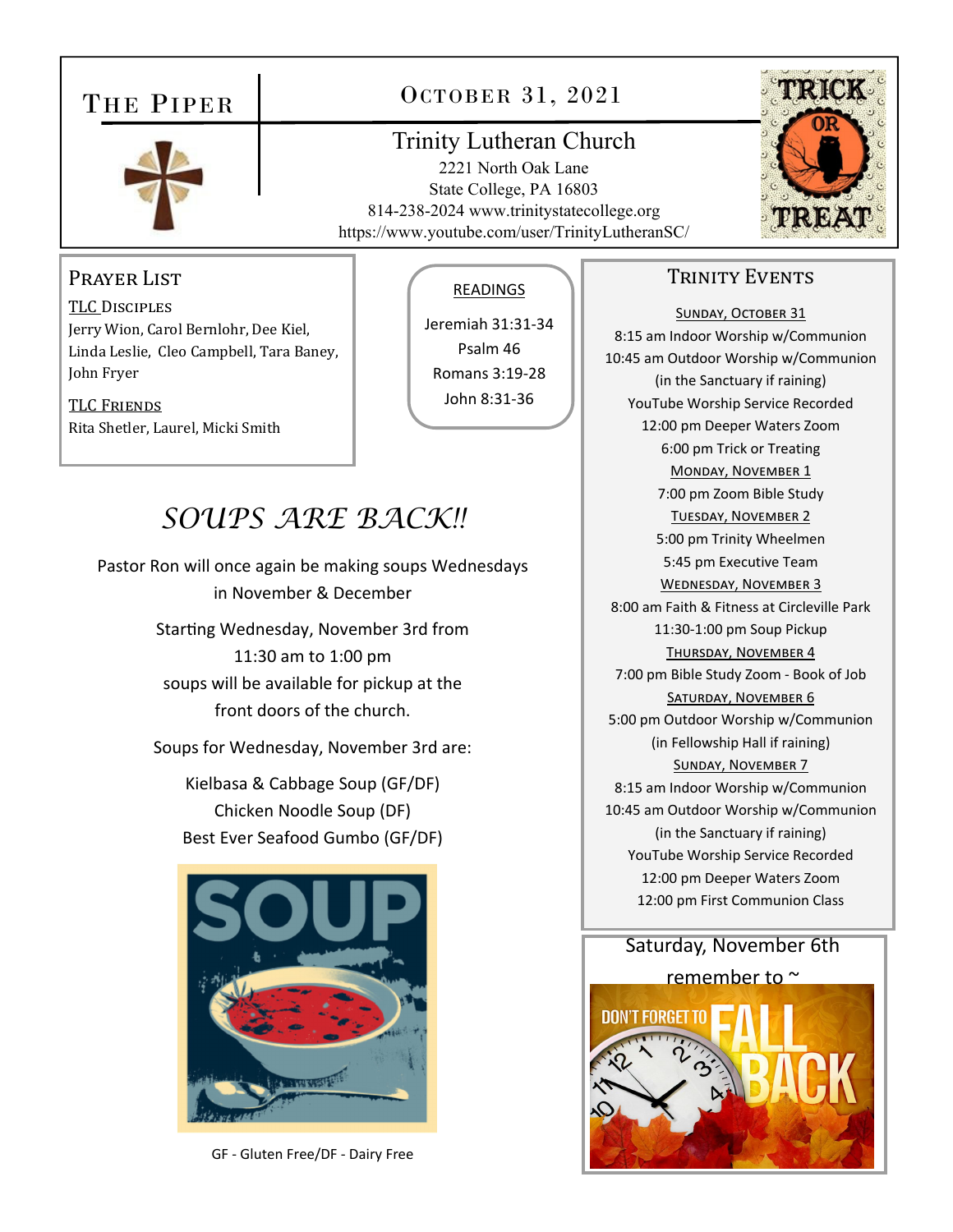This Sunday, October 31st, Halloween Trick or Treating. Pastor Ron and various members of the congregation will be on the corner of North Oak Lane





candy to all the ghosts, goblins and witches that happen to come by. There will be a canopy set up and if you would like to stop by they will be there from 6:00 pm to 8:00 pm. Come in costume or not, and if you would like to donate candy instead there is a bin in the narthex.

# **Park Forest Preschool Craft Kits**

Trinity has been asked to provide craft kits for the children participating in the Park Forest Preschool program. This year there are 29 children.

> Kits need to contain: Blunt Scissors, Construction Paper, Crayons, Glue Stick, Scotch Tape and a Writing Tablet.

#### **The Christmas Tree will be back this year.**

We have not received the names yet, but expect to during the first week of November. Once the names are received the tree will be set up.

We are asking that all packages be dropped off at the church by Sunday, December 5th so we can avoid the need for sanitizing.

If you have questions, please call the office (814) 238-2024 or email (tlcoffice2@comcast.net)

## **Thanks for SupporƟng Out of the Cold!**

Thanks so much to everyone for your generous donations to my recent fundraising campaign for Out of the Cold Centre County.

We reached our goal of \$30,000 and that was only possible because of you! Because of you, we're one step closer to purchasing our permanent shelter and are working toward a day when homelessness is a rare, brief, and one time event. You're making a real difference for individuals struggling with homelessness in Centre County.

This is such a worthy cause and I'm proud that we're on the same team!

I'll keep you posted on our progress. In the meantime, I recommend that you check out the Out of the Cold website for other ways you can help. They're doing great work. http://www.ootc3.org/donations-and-wish-list.html

Thanks again for your donations and support! Barb Trout